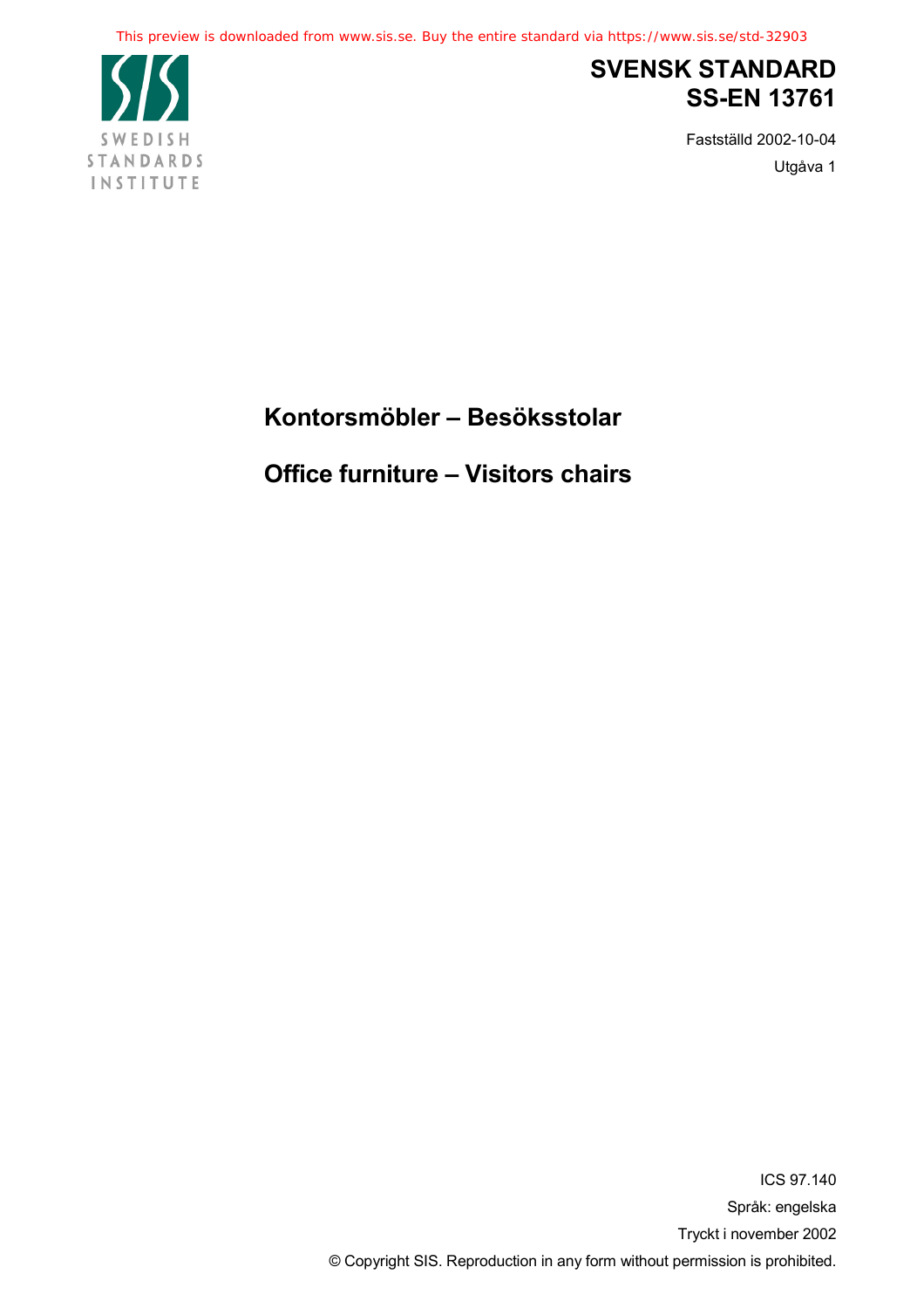Europastandarden EN 13761:2002 gäller som svensk standard. Detta dokument innehåller den officiella engelska versionen av EN 13761:2002.

The European Standard EN 13761:2002 has the status of a Swedish Standard. This document contains the official English version of EN 13761:2002.

Dokumentet består av 11 sidor.

Upplysningar om **sakinnehållet** i standarden lämnas av SIS, Swedish Standards Institute, tel 08 - 555 520 00.

Standarder kan beställas hos SIS Förlag AB som även lämnar **allmänna upplysningar** om svensk och utländsk standard. *Postadress*: SIS Förlag AB, 118 80 STOCKHOLM *Telefon*: 08 - 555 523 10. *Telefax*: 08 - 555 523 11 *E-post*: sis.sales@sis.se. *Internet*: www.sis.se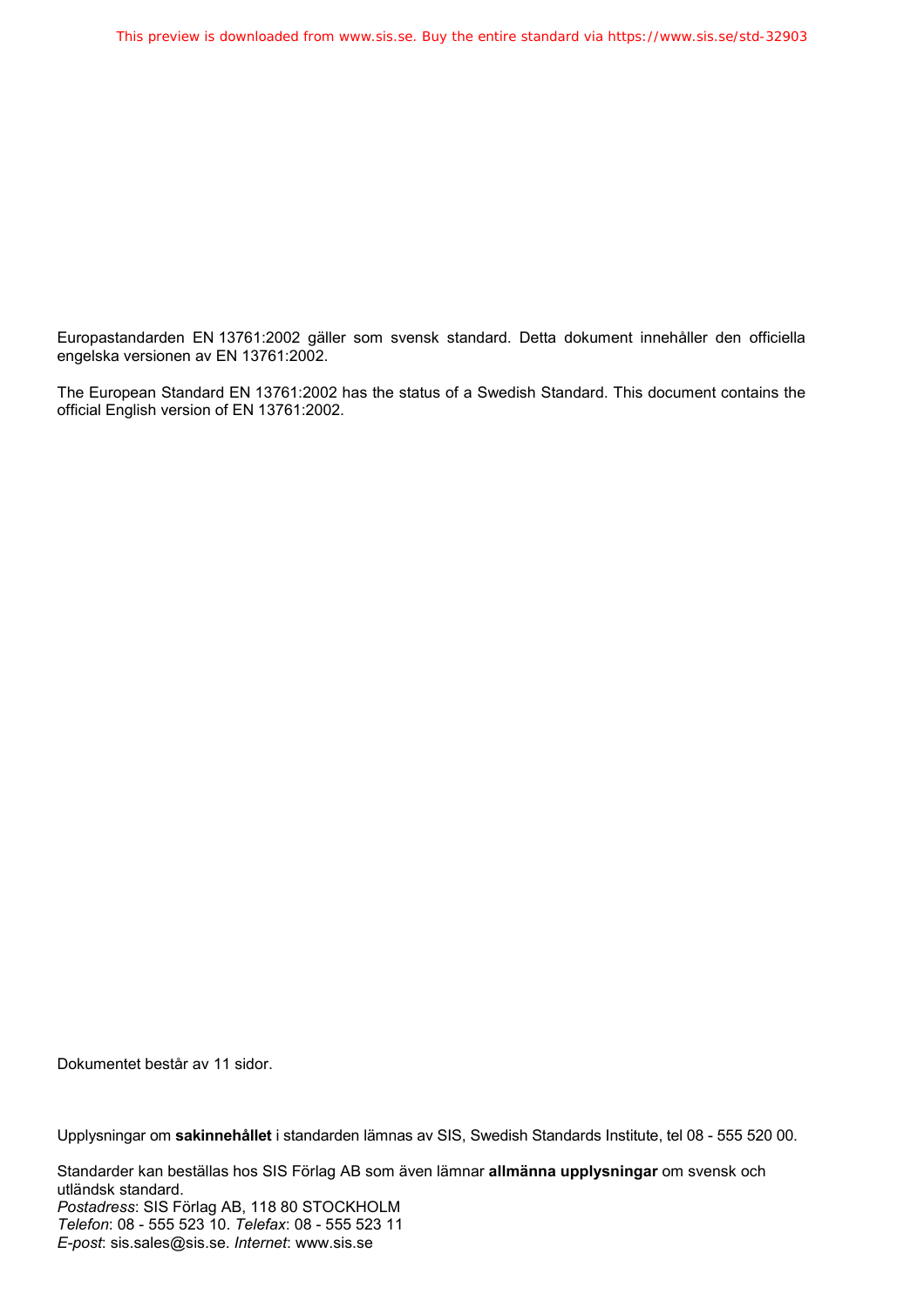# EUROPEAN STANDARD NORME EUROPÉENNE EUROPÄISCHE NORM

## **EN 13761**

September 2002

ICS 97.140

English version

### Office furniture - Visitors chairs

Mobilier de bureau - Sièges visiteurs **Büromöbel - Büromöbel - Besucherstühle** - Besucherstühle

This European Standard was approved by CEN on 28 July 2002.

CEN members are bound to comply with the CEN/CENELEC Internal Regulations which stipulate the conditions for giving this European Standard the status of a national standard without any alteration. Up-to-date lists and bibliographical references concerning such national standards may be obtained on application to the Management Centre or to any CEN member.

This European Standard exists in three official versions (English, French, German). A version in any other language made by translation under the responsibility of a CEN member into its own language and notified to the Management Centre has the same status as the official versions.

CEN members are the national standards bodies of Austria, Belgium, Czech Republic, Denmark, Finland, France, Germany, Greece, Iceland, Ireland, Italy, Luxembourg, Malta, Netherlands, Norway, Portugal, Spain, Sweden, Switzerland and United Kingdom.



EUROPEAN COMMITTEE FOR STANDARDIZATION COMITÉ EUROPÉEN DE NORMALISATION EUROPÄISCHES KOMITEE FÜR NORMUNG

**Management Centre: rue de Stassart, 36 B-1050 Brussels**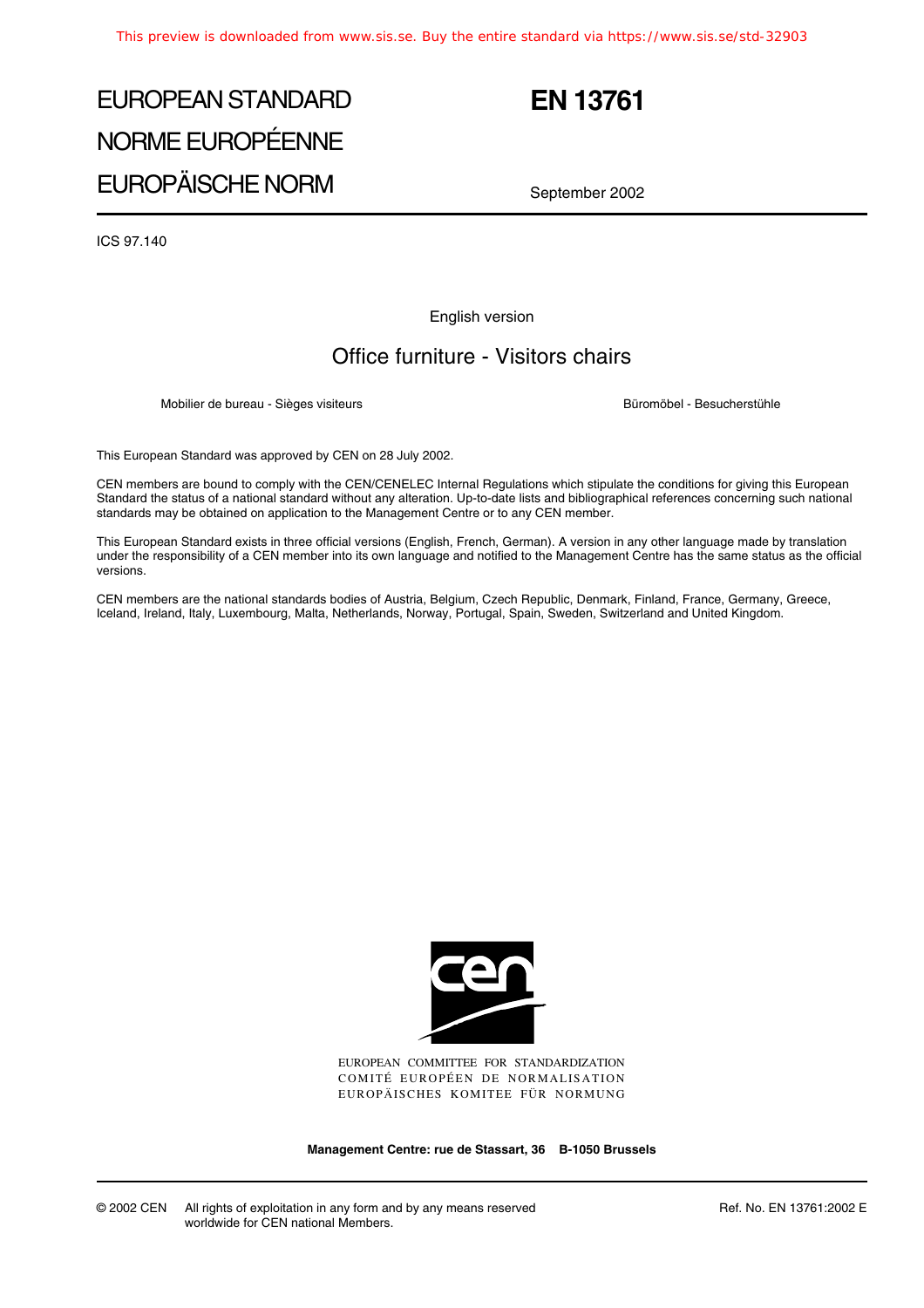## **Contents**

|                                                                                                                  | page |  |
|------------------------------------------------------------------------------------------------------------------|------|--|
|                                                                                                                  |      |  |
|                                                                                                                  |      |  |
| 1                                                                                                                |      |  |
| $\mathbf{2}$                                                                                                     |      |  |
| 3                                                                                                                |      |  |
| 4<br>4.1<br>4.1.1<br>4.1.2<br>4.1.3<br>4.1.4<br>4.2<br>4.2.1<br>4.2.2<br>4.3<br>4.3.1<br>4.3.2<br>4.3.3<br>4.3.4 |      |  |
| 5<br>5.1<br>5.1.1<br>5.1.2<br>5.1.3<br>5.1.4<br>5.2<br>5.2.1<br>5.2.2<br>5.3<br>5.4                              |      |  |
| 6                                                                                                                |      |  |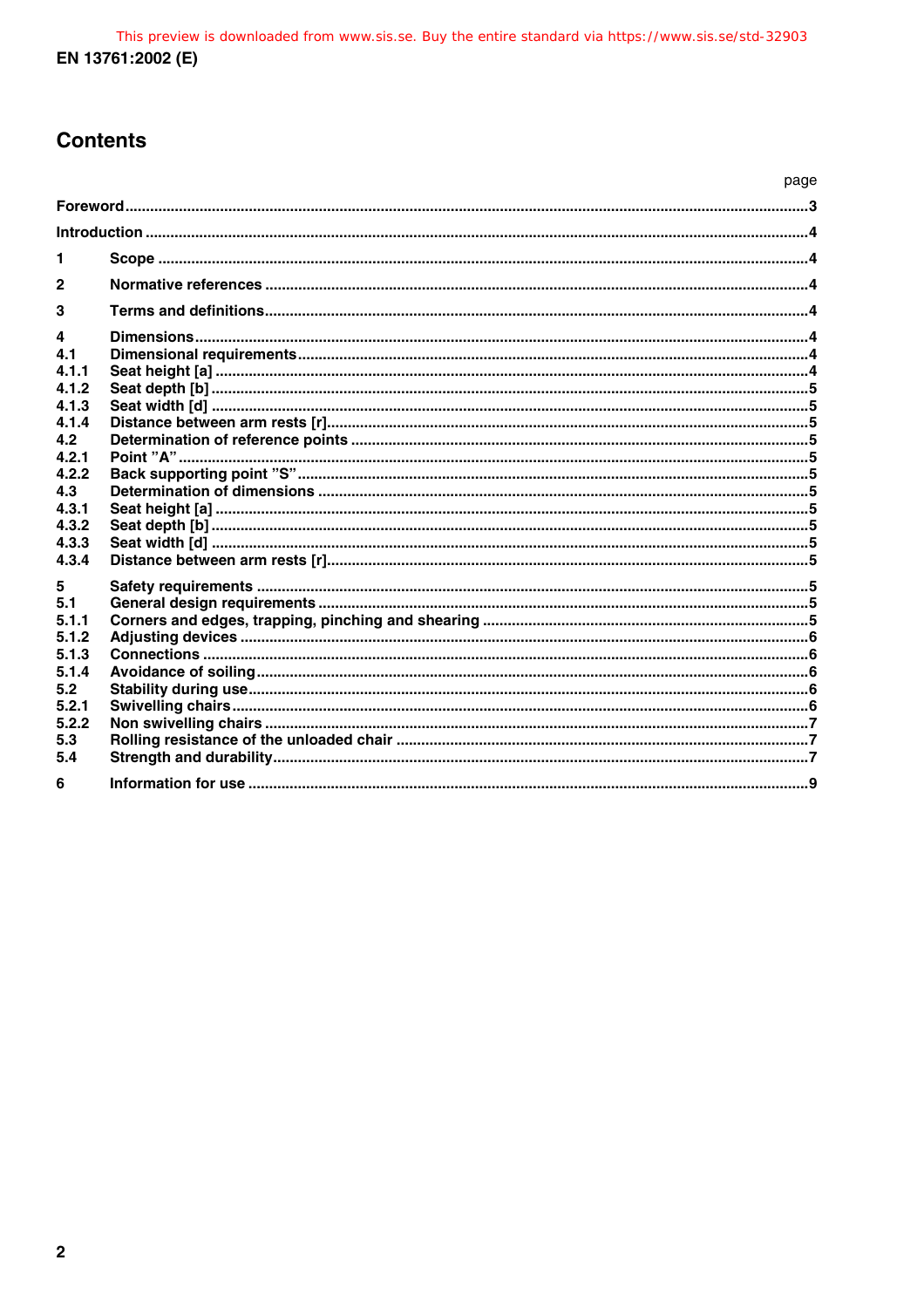## **Foreword**

This document (EN 13761:2002) has been prepared by Technical Committee CEN /TC 207 "Furniture", the secretariat of which is held by IBN.

This European Standard shall be given the status of a national standard, either by publication of an identical text or by endorsement, at the latest by March 2003, and conflicting national standards shall be withdrawn at the latest by March 2003.

According to the CEN/CENELEC Internal Regulations, the national standards organizations of the following countries are bound to implement this European Standard: Austria, Belgium, Czech Republic, Denmark, Finland, France, Germany, Greece, Iceland, Ireland, Italy, Luxembourg, Malta, Netherlands, Norway, Portugal, Spain, Sweden, Switzerland and the United Kingdom.